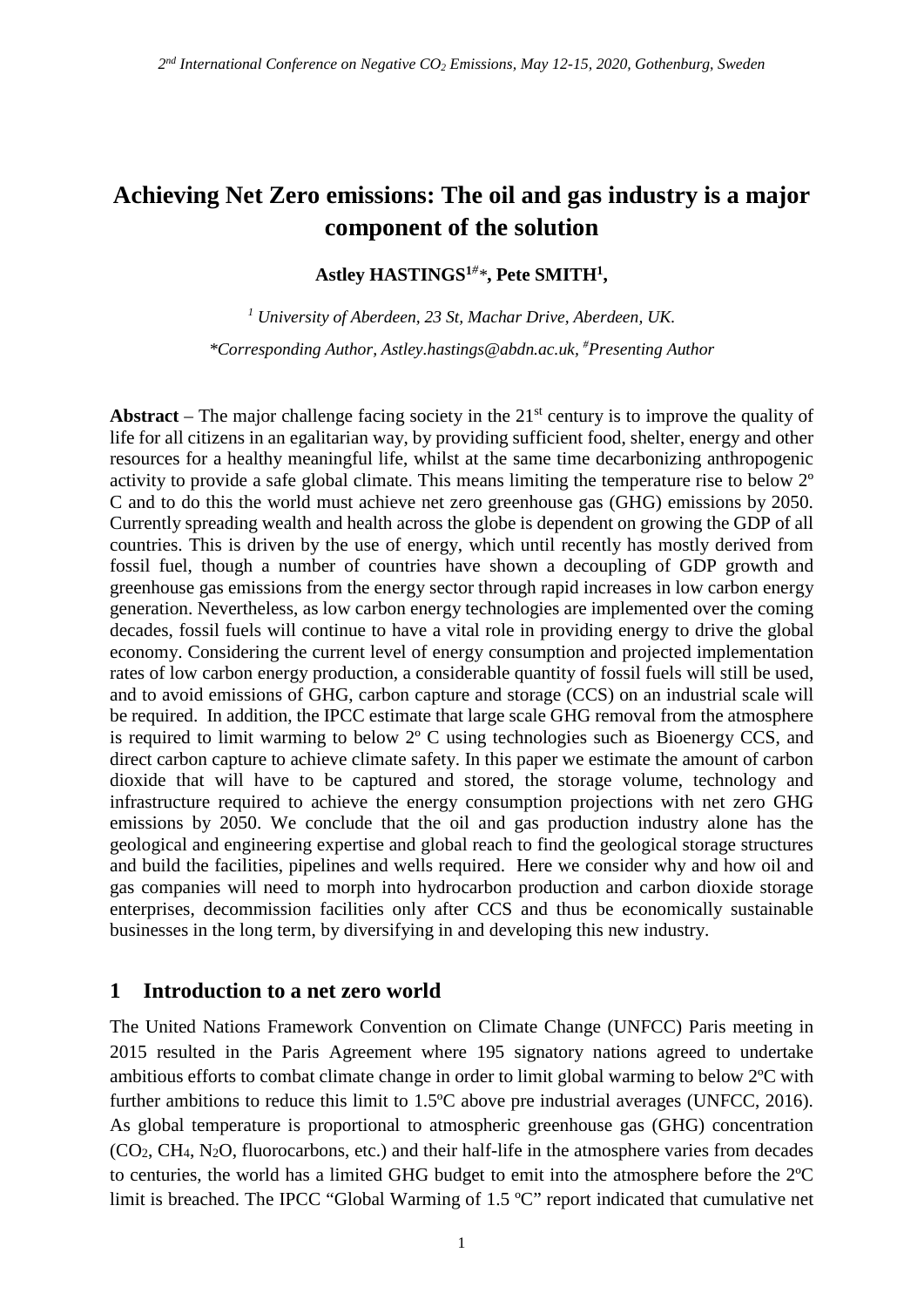anthropogenic GHG emissions post industrialization should not exceed a ~3,000 billion tonnes  $CO<sub>2</sub>$  equivalent (GtCO<sub>2</sub> eq.) Carbon Budget (CB) to avoid breaching the 1.5 °C warming threshold (IPCC 2018). In 2018 only  $\sim 1,000$  GtCO<sub>2</sub> eq. emissions remained to reach the CB. As currently in 2019 annual anthropogenic GHG emissions are  $~40~\text{GtCO}_2$  eq. per year the world can only emit at that rate for a further 25 years before the CB is exhausted and emissions should be zero. However, in spite of global ambitions to the contrary, currently emissions are increasing each year making an overshoot on the CB likely.

It is impossible to achieve zero anthropogenic emissions as parts of food production, manufacturing and transport cannot be emissions free. However as the atmosphere can be treated as a reservoir of GHG, if these residual emissions can be balanced by GHG removal (GGR) then we can achieve net zero emissions (net zero). In addition in the medium term if net zero cannot be achieved by the end of the CB then further GHG can be removed from the atmosphere to reduce atmospheric GHG concentrations. The leading technologies for GGR are either land based through photosynthesis and storage of carbon in the soil and vegetation or through physical removal and storage in a geological repository. Although changing land management to store soil carbon and afforestation to store vegetation carbon is effective, it has a limited capacity due to land availability and also reaches saturation but it is reversible. This leaves direct air capture (DAC) through physical and chemical devices which are an immature technology and bioenergy carbon capture and storage (BECCS). BECCS is a combination of existing technologies and essentially captures carbon from the atmosphere by photosynthesis, burns the biomass for energy and captures the resulting CO<sub>2</sub>. Both DAC and BECCS require CO2 capture transport and storage in a geological repository (CCS). Decarbonisation of the use of fossil fuels, be they oil, gas or coal based, for electricity, heat, motive power, metal refining or cement production requires that for net zero the  $CO<sub>2</sub>$  emitted must be eliminated or captured and stored if their use is to be continued in a net zero economy.

# **2 The size of the opportunity for CCS**

The IEA new policies scenario (IEA, 2018), which includes new measures and policies that promote energy efficiency and low carbon technologies (including a large growth in renewables and nuclear), projects that total global energy demand will grow by 21% between 2018 and 2040. This scenario includes not only current but future planned energy investment by global governments. In this scenario, coal demand is projected to rise from the current 6,000 Mtce to 6,350 Mtce by 2040, oil consumption is projected to increase from current levels by 14Mb/d to 104 Mb/d, gas consumption will rise by 50% to 5.4 Tcm (liquefied natural gas alone increases from 300bcm to 540bcm). The BP Energy Outlook 2019 makes similar forecasts (BP, 2019). Clearly the IPCC objective of reducing GHG emissions to zero is at odds with the current IEA and BP projections for fossil energy use, as by 2040 emissions should have reduced to zero, instead the IEA projects them to be 36.7 per year and BP between 18 and 45, unless all the projected CO2 emissions are geologically stored. These estimations of emissions only consider burning fossil fuel and do not include the emissions from metal refining, cement manufacture, agriculture and land use change. Clearly for both the energy consumption and the net zero objectives to be achieved by 2050, then at around 40 Gt CO2 per year needs to be captured and stored from annual fossil fuel use. In addition as current slowness to implement a reduction in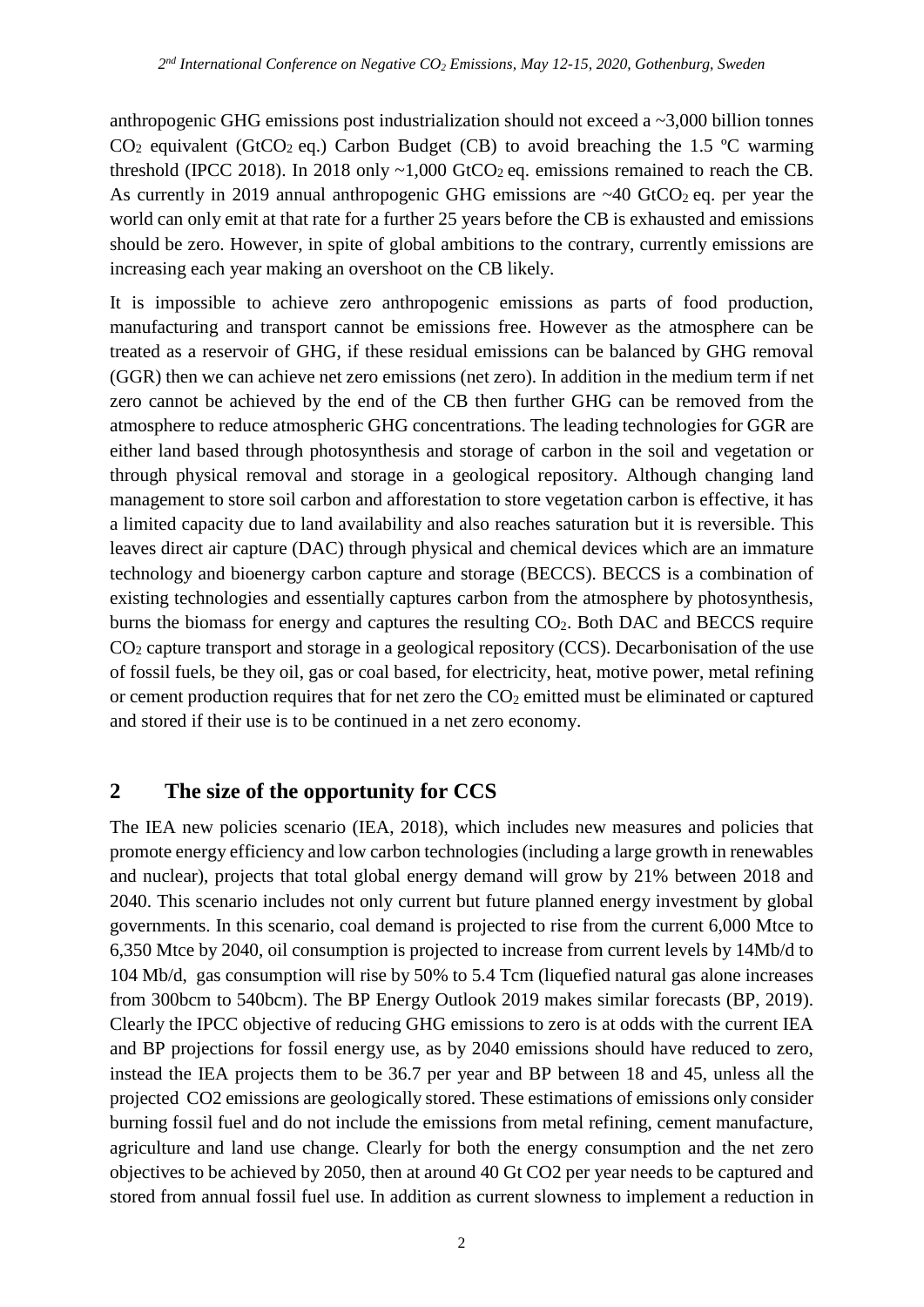emissions will result in significantly exceeding the CB, the excess CO2 in the atmosphere will need to be removed by DAC or BECCS technology and afforestation, in addition to the agriculture emissions that cannot be avoided. The IPCC estimates that the BECCS component will amount to  $\sim$ 10 Gt CO2 y-1 to reduce warming to 1.5 °C. This means that the total CCS requirement is ~50 GT CO2 y-1.

There are 3 purely CCS assets operational globally of which Snøhvit in the Norwegian Sector of the N Sea is a typical example. It uses an amine separation system in an onshore LNG plant, a 153km pipeline to transport the CO2 offshore, a single horizontal well that injects around 0.7 Mt of CO2 a year into a saline aquifer, with a total capacity of 23Mt (Equinor, 2020). To achieve net zero with current projections of fossil fuel use and emissions would require the operation of 71,000 facilities globally similar to Snøhvit, indicating a huge market for CCS wells and facilities, construction and operation.



*Figure 1: This is a graph of projected emissions to 2055 using IEA new policies scenario. The area under the red curve is the IPCC projected net annual emissions pathway (RCP 2.6) to keep global warming below ~2 ºC, reaching net zero by 2050. The area in blue is the difference between the projected emissions from the IEA for current stated policies and the desired net zero pathway. This is the potential CCS requirement.*

# **3 The market for CCS**

CCS OPEX and CAPEX include many of the components pertaining to E&P activity. Well-site and offshore oil and gas processing is replaced by injection compressors, injector well completion tends to be simpler than producing wells, the metallurgy of the infrastructure is required to be CO2 corrosion resistant, and there would have to be some monitoring for posterity of the safety of the storage facilities/reservoir, which is somewhat similar to the needs of nuclear waste disposal sites. The cost metric would be storage cost in \$ t CO2-1. The total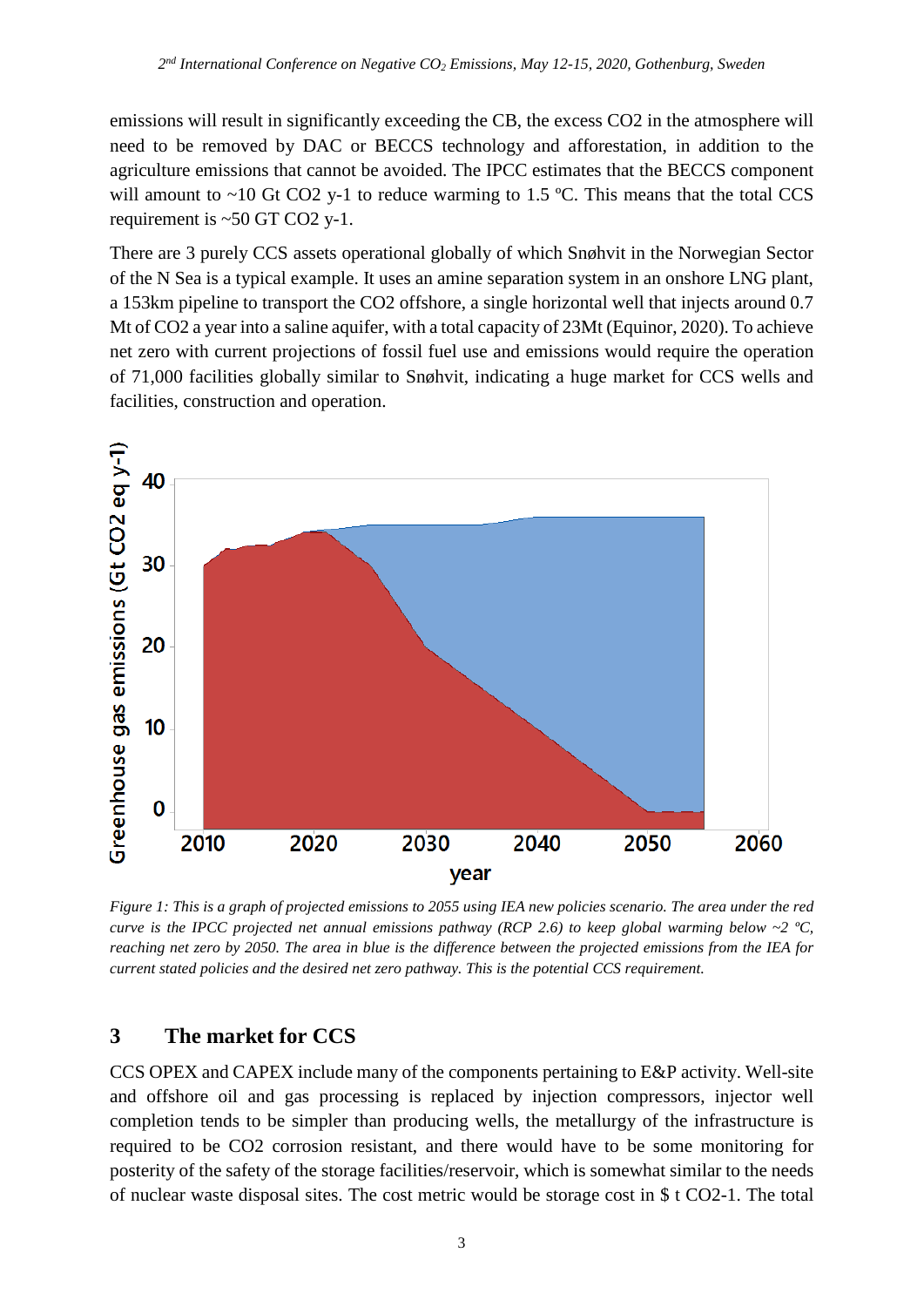cost of CCS would be the gas separation cost at the point of emissions plus the transportation and storage cost plus a mark-up for profit. Cost will be sensitive to distance between capture plant and geological storage and the depth of the geological formation. The section of the transport pipeline system on land will be more costly per km due to the complex planning systems.

The UK government's study estimated electricity costs (2016) per MWh for new generating capacity commissioned in 2025 would be: First of a Kind (FOAK) combined cycle gas turbine generation with CCS (CCGT-CCS) - \$143 MWh-1, reducing to \$108 for an N'th of a Kind (NOAK). This is competitive with the current strike price of new nuclear (\$124MWh-1 for Hinkley Point) and offshore wind (which ranges from \$75 to \$232.5 MWh-1). Currently, a UK coal fired power station emits between 750-900kg CO2 MWh-1. This makes the cost of transporting and storing CO2 around \$79.5 t-1 CO2. The CCGT emits about half the CO2 per kWh and hence the cost is ~40 t-1 CO2. In comparison, BP estimated that for the In Salah CCS land site, the separation, transportation and storage cost was \$10 t-1 CO2, however the ongoing monitoring costs were not included. The US DOE (2015) estimates a FOAK cost of adding CCS to a super critical thermal power unit to be \$124-133 MWh-1 and an NOAK for \$108 MWh-1. This gives a cost of avoided CO2 of \$74-83 t-1 CO2 for FOAK and \$55 for a NOAK. They further gave estimates of the cost of avoided CO2 for other industries for different counties depending on the access to geological storage. For countries with access to storage, like the USA, this cost per tonne of CO2 avoided emission is: Iron and Steel – \$77, Cement -\$124, fertiliser – \$26 and biomass to ethanol - \$22.

Most of these costs for avoided emissions are less than are less than \$80 per tonne of CO2, with cement being the most expensive. This is equivalent to the current carbon tax paid in the Norwegian Sector of the N sea, which includes the ETS. These carbon values have been used in Integrated Assessment Models (IAM's) to evaluate the Socio Economic Pathways (SSP's) to achieve Representative atmospheric GHG Concentration pathways (RCP) to limit global temperature rise to  $2^{\circ}C$  (RCP2.6) and 1.5 $^{\circ}C$  RCP(1.8). All the models show that large quantities of CCS are required to reduce ongoing emissions and both afforestation and BECCS are required to remove 10GT of CO2 y-1 to achieve net zero by 2050. This highlights the urgent need to start the CCS industry, and get on top of the technology, in order to ramp up to the scale required by 2050. At \$80 t-1 means that in 2050 the new CCS industry will have a turnover of 4 trillion dollars.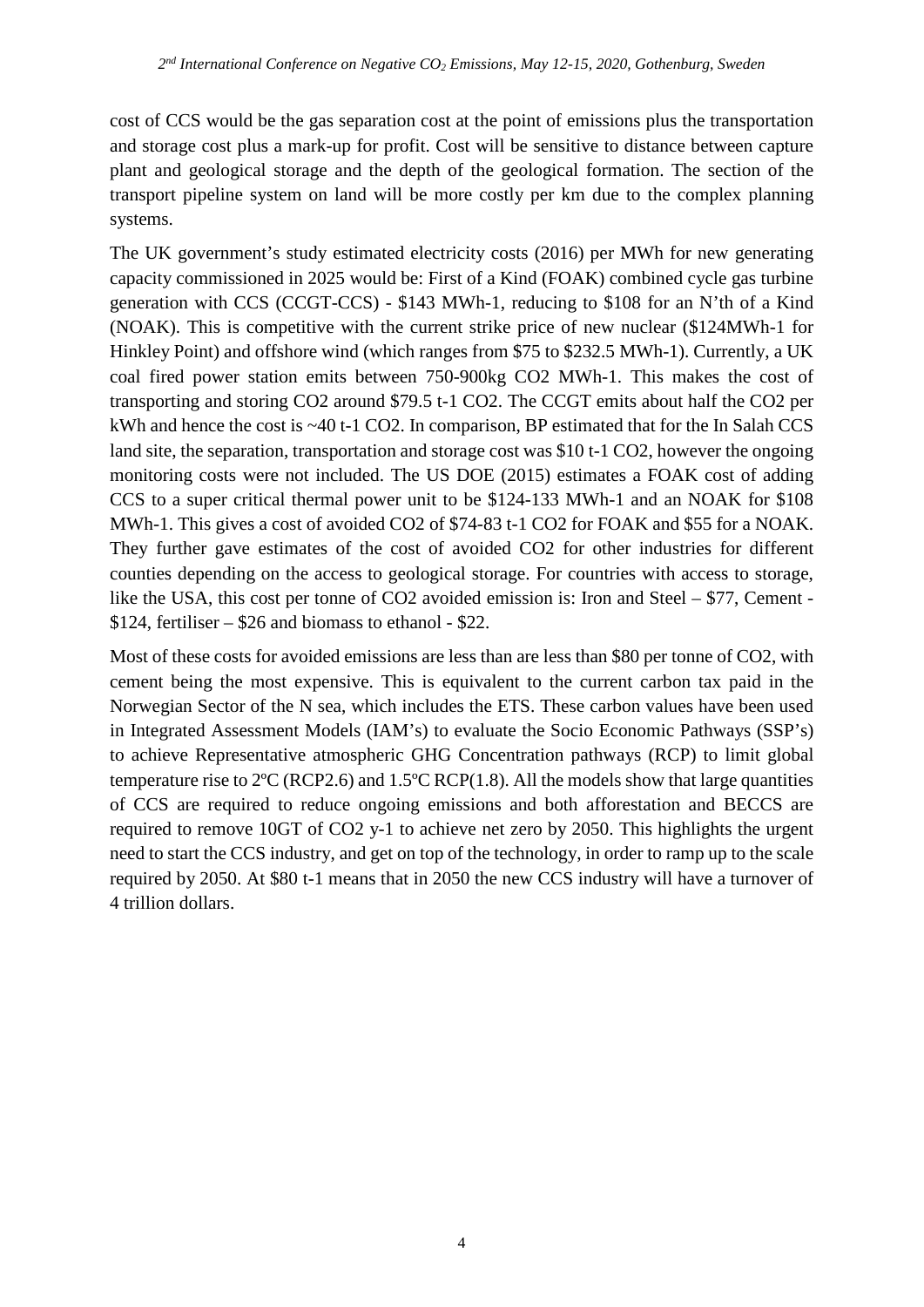### **4 Public Perception and cost to society**

Currently public perception of climate change is that "something needs to done" and the high media profile of a Swedish teenager Greta Thunberg and the galvanism of organizations like Extinction Rebellion and Greenpeace have created a sense of urgency about "doing something". However the world economic system is wedded to continuous growth which is driven by consumers wanting more experiences and more stuff cheaper. The concept of polluter pays is lost in the fear of having to actually change consumption habits or having higher prices for energy use. In addition, the millennium goals aim for an equitable standard of living for all humans and human nature interprets this as levelling up. Politicians are wary of changing policies about houses, energy use and transportation that curtail growth for fear of reducing disposable income and not being re-elected. As a result it is easy for NGO's and political parties to blame large corporations who produce the energy, materials, manufactured product and food and demand they decarbonize so people can continue with their consumerism. This leads to the demonization or the fossil fuel industry, which is provides the energy for the economy to run, when in fact the oil and gas industry holds all the skills, expertise, capital and assets that have the ability to decarbonize fossil fuel use. If "Big Bad Oil" steps up to the plate to kick start the CCS industry it will transform its image into the "Saviour of the Climate" and avoid having its shares divested by well-meaning organizations.

# **5 The petroleum industry transition to net zero**

A report by SNC-Lavalin's Atkins Business called Engineering Net Zero (2020) quantified the challenge of moving to net zero whilst maintaining economic and social progress in the next 30 years. It identified that to decarbonizing building heating and transport of all kinds would require a massive investment on both electricity and hydrogen (H2) production. Renewable electricity form tidal, wind and solar would increase but as it is intermittent it require dispatchable power source such as CCGT –CCS which can be quickly switched on, with Nuclear providing a base load and black start capability. H2 would be used for decarbonizing transport using fuel cell technology for HGV's, busses, trains and possibly aircraft that cannot be easily electrified. H2 will also be required for industrial process and building heat using the has grid. H2 can be made though electrolysis of excess renewable electricity but the majority will be made by reforming methane and using CCS.

From this it can be seen that most end used for fossil fuels will require CCS so if Companies that produce the oil, gas and even coal also store the resulting carbon from their use they will become carbon neutral companies. An alternative for this is a viable carbon trading system that ensures net zero to the atmosphere. All the skills and technology for well drilling and engineering, reservoir management, structure pipelines and processing currently resides in the oil and gas industry so this transition could be seamless.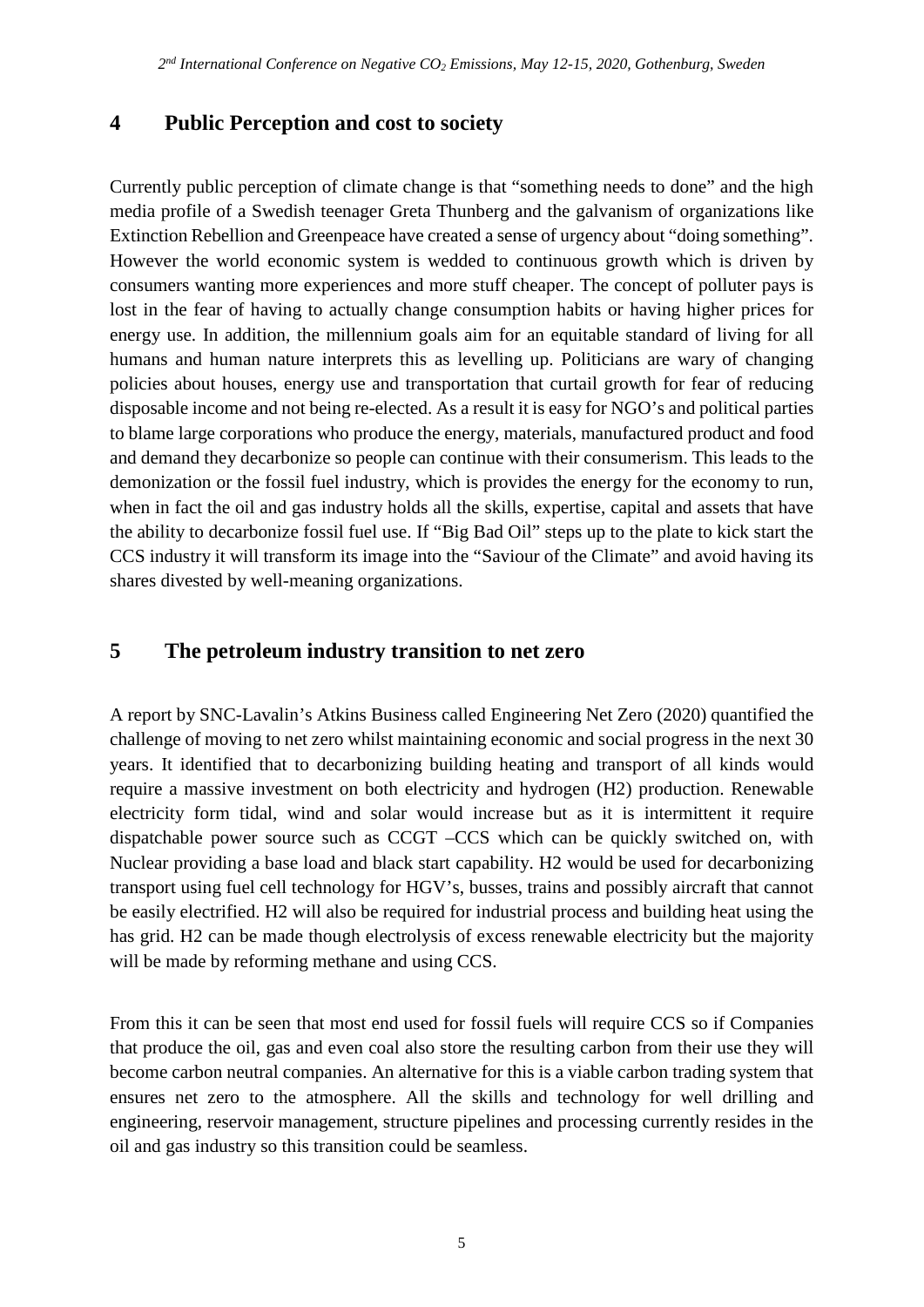### **6 Implications for decommissioning**

Currently oil and gas facilities and reservoirs are being decommissioned without regard for the carbon cost of doing so, both in terms of the potential re-use of the assets and actual deconstruction costs. In addition wells are being plugged and abandoned with the well sealing system being designed for the current status, reservoir fluids in place and the reservoir pressure, which is usually depleted. No regard is made of the potential re-use of the structures and reservoirs for  $CO<sub>2</sub>$  storage, which will usually mean re-pressuring the reservoir to its initial preproduction pressure. If the well plugging does not consider potential de-pressurizing then that reservoir will not be able to be used for CCS. The structure will have the weakness of the abandoned wells which will be very difficult to re-mediate after the wellhead is cut below the mudline. Due to the large future requirement for CCS all well abandonments should be designed with this in mind.

#### **7 Conclusions**

It is clear that CCS is technically feasible and that in order to achieve both net zero and the requirements for more energy production, this industry must be up and running at a large scale by 2050. Already electricity generation using CCGT-CCS is estimated to be of comparable cost to nuclear and renewables so its use will not adversely impact millennium goals. Only the Petroleum Industry has the skills to start up and maintain this huge CCS industry. If it grasps this opportunity its image will be transformed from climate pariah to global saviour.

#### **8 Acknowledgements**

This work was supported by UK NERC: ADVENT (NE/1806209), ADVANCES, FAB-GGR (NE/P019951/1) and UBERC Phase 4 project funding.

# **9 References**

- [1] UNFCC. 2016. Paris Agreement. United Nations Treaty Collection.
- [2] IPCC. 2018. Global Warning of 1.5º. IPCC Reports. https://www.ipcc.ch/sr15/.
- [3] IEA (International Energy Agency) World Energy Outlook 2018. http://www.worldenergyoutlook.org. (Accessed 8th Jan 2020).
- [4] Equinor: Our CCS Projects https://www.equinor.com/en/what-we-do/new-energysolutions.html (Accessed 8th Jan 2020).
- [5] HM Department for Business Energy and Industrial strategy Electricity Generating Prices Nov 2016.

https://assets.publishing.service.gov.uk/government/uploads/system/uploads/attachment\_ data/file/566567/BEIS\_Electricity\_Generation\_Cost\_Report.pdf (Accessed 16th Jan 2020).